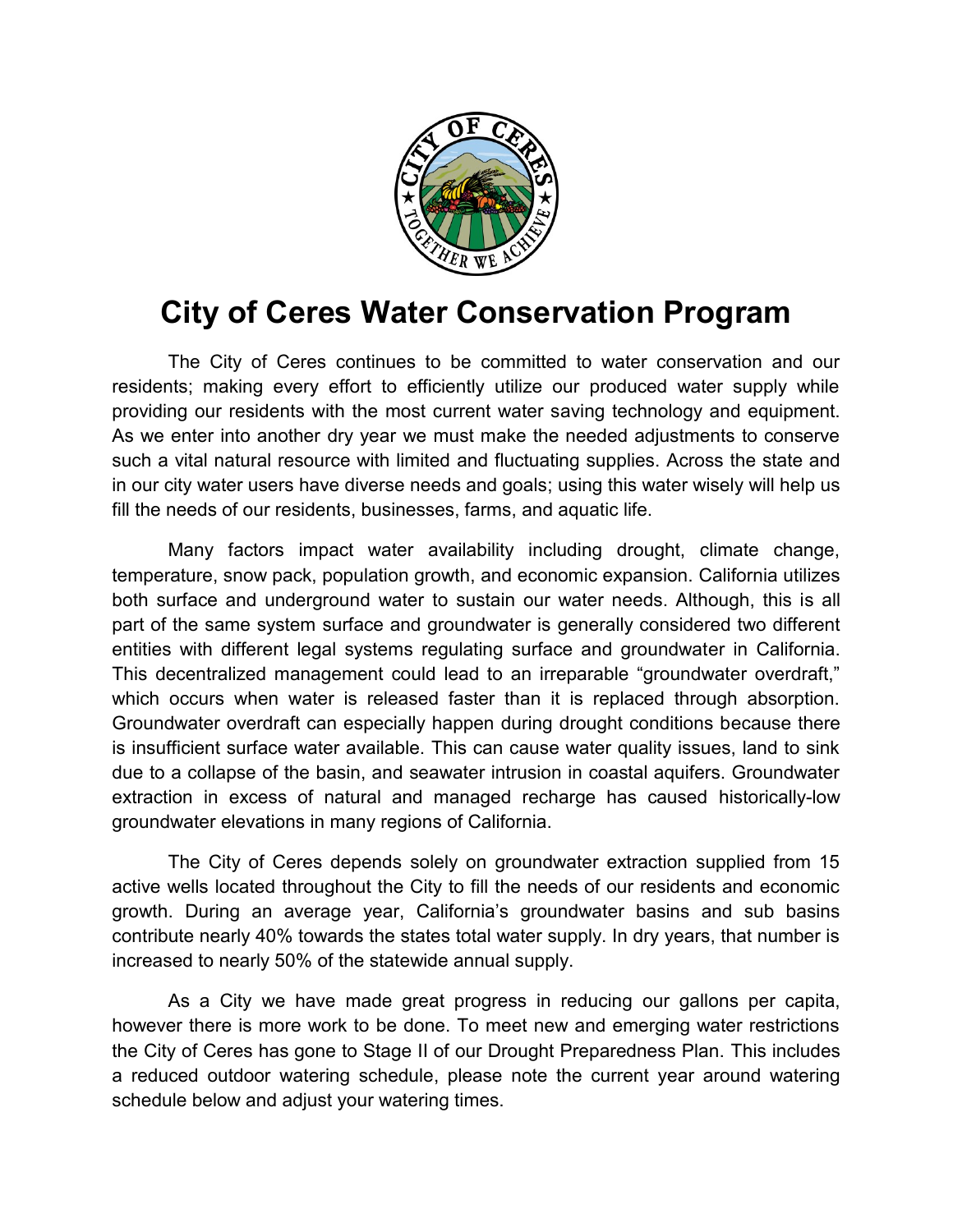# **Year around Watering Schedule**

|                                                                            | <b>Sun</b>                     | Mon                                        | <b>Tues</b>                     | Wed                            | <b>Thurs</b>                               | Fri                                        | <b>Sat</b>                      |
|----------------------------------------------------------------------------|--------------------------------|--------------------------------------------|---------------------------------|--------------------------------|--------------------------------------------|--------------------------------------------|---------------------------------|
| No watering is<br>allowed<br>between 12:00<br>p.m. (noon) to<br>7:00 p.m.  | <b>Odd</b><br><b>Addresses</b> | <b>NO</b><br><b>WATERING</b><br><b>DAY</b> |                                 | <b>Odd</b><br><b>Addresses</b> | <b>NO</b><br><b>WATERING</b><br><b>DAY</b> | <b>NO</b><br><b>WATERING</b><br><b>DAY</b> |                                 |
|                                                                            |                                |                                            | <b>Even</b><br><b>Addresses</b> |                                |                                            |                                            | <b>Even</b><br><b>Addresses</b> |
| Odd addresses end in 1, 3, 5, 7 or 9 Even addresses end in 0, 2, 4, 6 or 8 |                                |                                            |                                 |                                |                                            |                                            |                                 |

## **Waivers**

In addition, due to the severe drought conditions, the City will only allow water waivers for the following reasons:

Health / Safety: California health and Safety Code.

Livelihood: Businesses that depend on water usage such as painters, pool contractors, irrigation contractors.

Irrigation: Check system, installation and maintenance.

**Note:** If you are planning to install new Sod the City will not grant a waiver to water daily, please plan accordingly.

#### **Rebates**

As a City, we are pleased to offer our resident's five different rebates that include: energy efficient dishwashers, smart irrigation controllers, low flow toilets, turf replacement, and high efficiency washing machines to help reduce both your water usage and monthly utility bills.

#### **Dishwasher:**

A dishwasher built before 1994 wastes more than 10 gallons of water per cycle. A new, energy efficient dishwasher will save, on average 1,600 gallons of water over its lifetime. By replacing an inefficient dishwasher with an Energy Star model that uses 4.25 gallons or less per cycle for standard modes and 3.50 gallons per cycle for compact models will use about one-third less water than older models. The City currently offers a dishwasher rebate for \$75 dollar.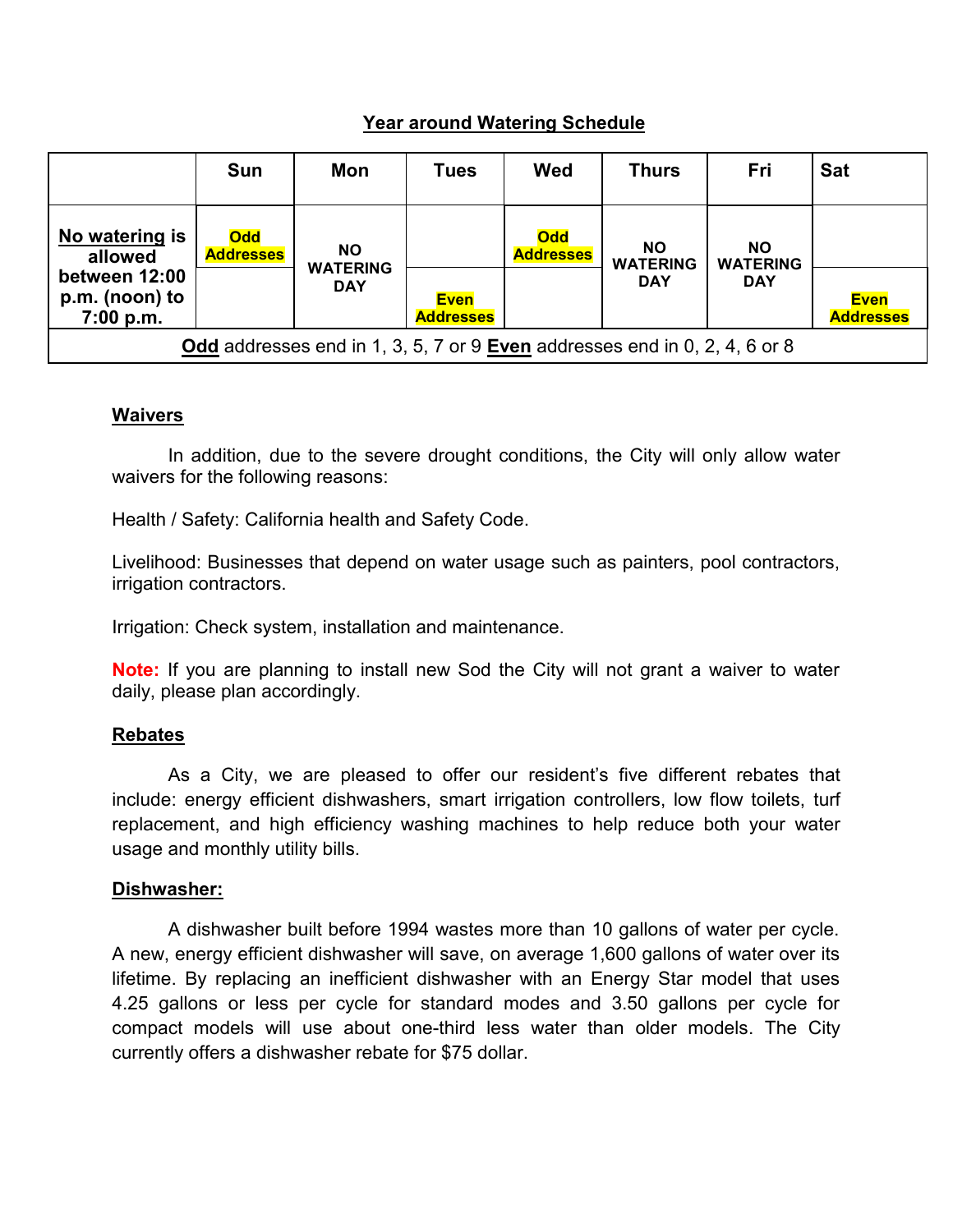## **Smart Irrigation Controller:**

Residential outdoor water use in the United States accounts for nearly 9 billion gallons of water each day, mainly for landscape irrigation. It is estimated that as much as 50% of this water is wasted due to overwatering caused by inefficiencies in irrigation methods and systems. Replacing a standard clock timer with a WaterSense labeled irrigation controller can save an average home nearly 8,800 gallons of water annually. Install a smart irrigation model that displays the WaterSense label, and modifies the irrigation schedule based on evapotranspiration (ET) principles to receive a \$50 dollar rebate.

## **Toilet:**

Toilets are by far the main source of water use in the home, accounting for nearly 30% of an average home's indoor water consumption. Replace an inefficient toilet with a WaterSense model that uses 1.6 gallon per flush or less can save 4,000 gallons of water per year. The City currently offers a toilet rebate for \$75 dollar.

## **Turf Replacement:**

Replace your thirsty lawn with water-efficient landscape to reduce your outdoor

water usage. By beautifying your landscape through the turf removal program you will not only save on your water bill but the time and money you spend maintaining the lawn. The incentive rebate is \$1.00 per square foot with a maximum rebate for residential accounts set at 500 square feet and 1,000 square feet for non-residential accounts. Please read the program terms and conditions to fully understand the program eligibility and rules. Once we receive your application we will call to schedule an



appointment for a "Pre-Qualification Inspection" to verify the square footage. Please do not start your project before you have received an approval number, proceeding with a project prior to receiving authorization will make your conversion **ineligible for a rebate.**

#### **Washing Machine:**

Recent estimates of potential water and energy savings provided by new high efficiency washing machines provide a 23% savings for water and 36% savings for energy. By replacing an inefficient washing machine with an Energy Star model that uses 4.5 gallons or less of water per cubic foot of space you could potentially reduce your annual water use up to 5,000 gallons per year. The City currently offers a washing machine rebate for \$75 dollar.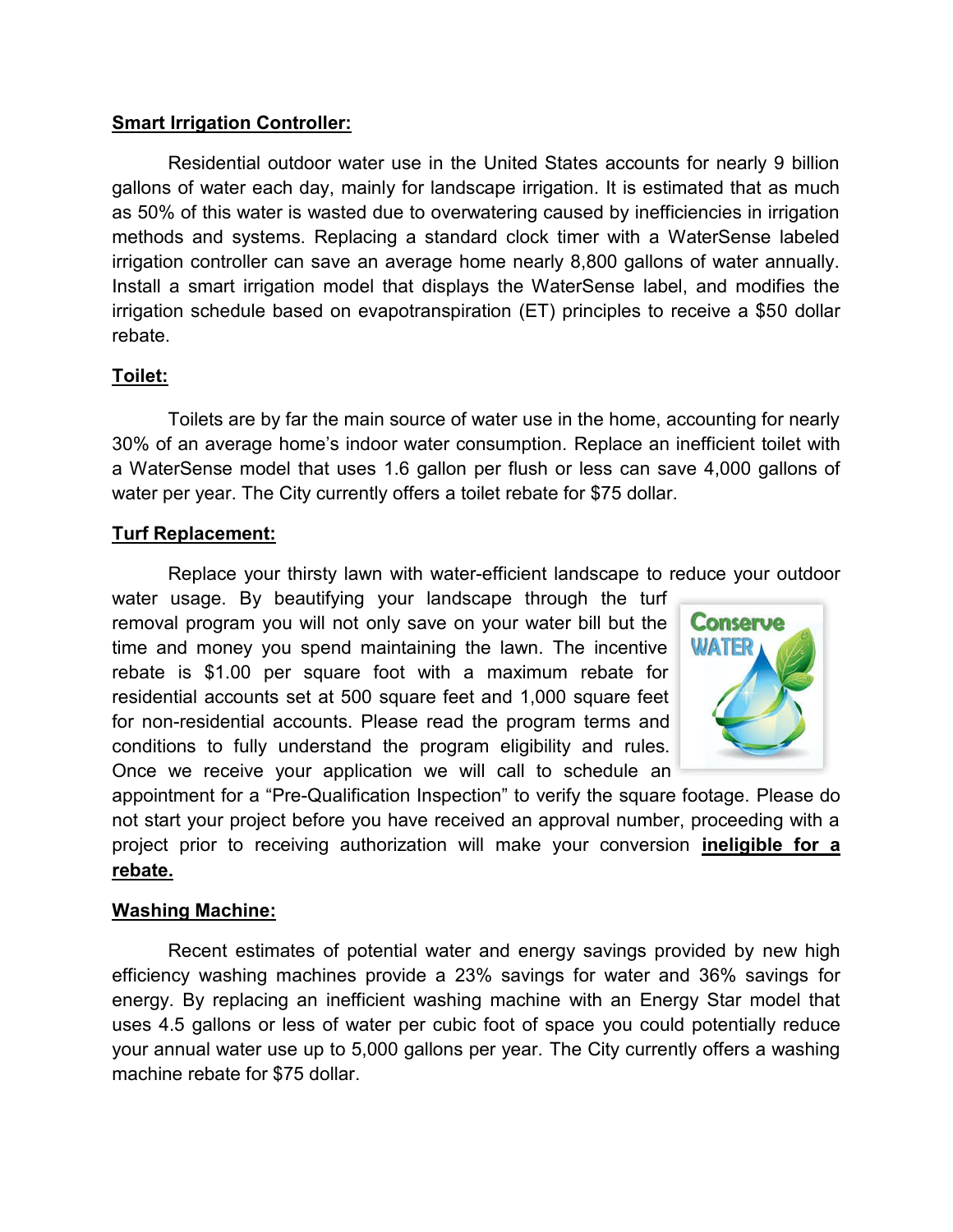# **The City of Ceres Water Meter Portal**

As a resident we offer a free water meter portal that will allow you to login with your account number and a secure password to view your water usage data. The portal is a live database that is updated daily with the previous day's usage. Once you are in the portal you can monitor your own water usage and determine if you need to cut back on water consumption. From the portal you can look at your data hourly, daily, weekly, by month, annually and a side by side comparison of different time frames. The portal will also notify you if your meter is registering a leak by email or in the form of a text message.

# **Home Audits**

Due to the severity of the current drought, the City of Ceres has implemented water usage targets and a fine structure should your property go over your set target. This is one of several programs approved by council members to help the City meet state mandated reduction goals. For the Ceres Water Conservation Program to efficiently determine the water needs of our resident's property, we are offering free water audits. The current default for a family of four is as follows:

- 12,000 gallons a month for January and February.
- 22,000 gallons for the month of March.
- 27,000 gallons each month April thru September.
- 22,000 gallons for the month of October.
- 12,000 gallons each month November thru December.

If you feel you cannot meet these targets due to square footage of property, number of residents in the home, or have a pool on your property, please contact the Public Works Office at (209) 538-5732 to schedule an appointment. The results from your water audit will allow us to modify your water usage targets. However, no changes will be made to your targets without a completed water audit.

# **Classroom Presentations**

The City of Ceres offers free classroom presentations to the Ceres Unified School District on topics that cover water conservation and the importance of every day actions to conserve water. To request a presentation for your classroom please call the City of Ceres Water Division at (209) 538-5688.

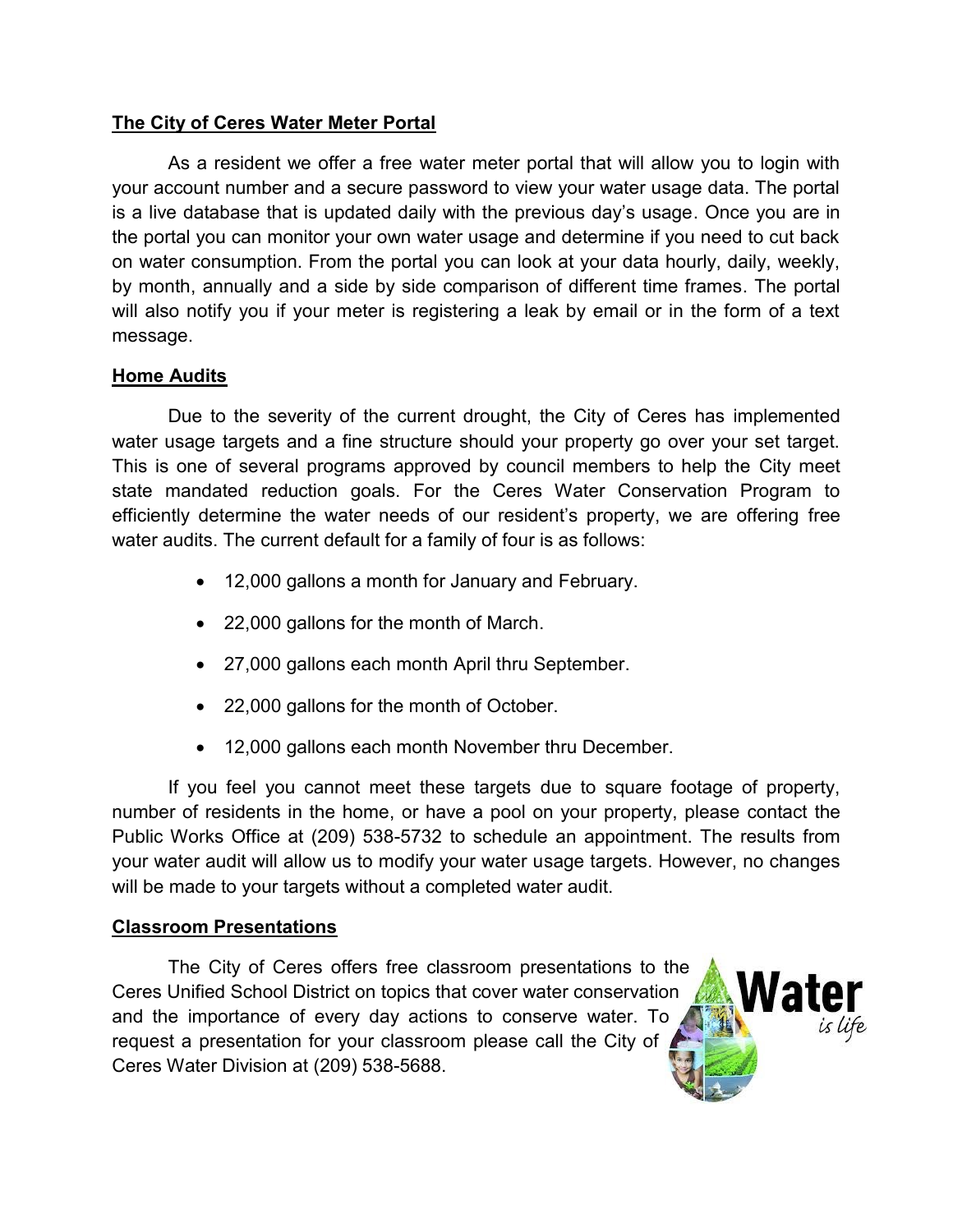# **Conservation Facts**

## **Did you know?**

- The average Californian uses 196 gallons of water per day and leads the nation in water use and land irrigation.
- 60% of the human body is composed of water.
- The earth surface is covered with 75% of water but 97% is saltwater leaving only 3% available for fresh water. Out of that 3% only 1% is available since the other 2% are locked in ice caps and glaciers.
- A person can survive a month without food, but only 5 to 7 days without water.
- Each person needs to drink about 2  $\frac{1}{2}$  quarts (80 ounces) of water every day.
- Approximately 1 million miles of pipelines and aqueducts carry water in the U.S. and Canada. That's enough pipes to circle the earth 40 times.
- About 800,000 water wells are drilled each year in the United States for domestic, farming, commercial and water testing purposes.
- One inch of rainfall drops 7,000 gallons or nearly 30 tons of water on a 60' by 180' piece of land.

# **Indoor water saving tips:**

 75% of all water used indoor is in the bathroom and 28% of that usage is accounted for by toilets.



- Turn off water when brushing teeth or shaving can save 10 gallons of water per person per day.
- Take five minute showers instead of ten minute showers to save 12.5 gallons of water with a water efficient showerhead.
- Run dishwasher only with a full load of dishes to save 5 to 15 gallons per load.
- Wash only full loads in the washing machine to save 15 to 45 gallons per load.
- Fill the bathtub halfway full or less to save 12 gallons per person.
- Check your toilets for leaks by putting food coloring or dye tablets in your toilet tank and waiting 10 to 15 minutes. If without flushing, the color appears in the